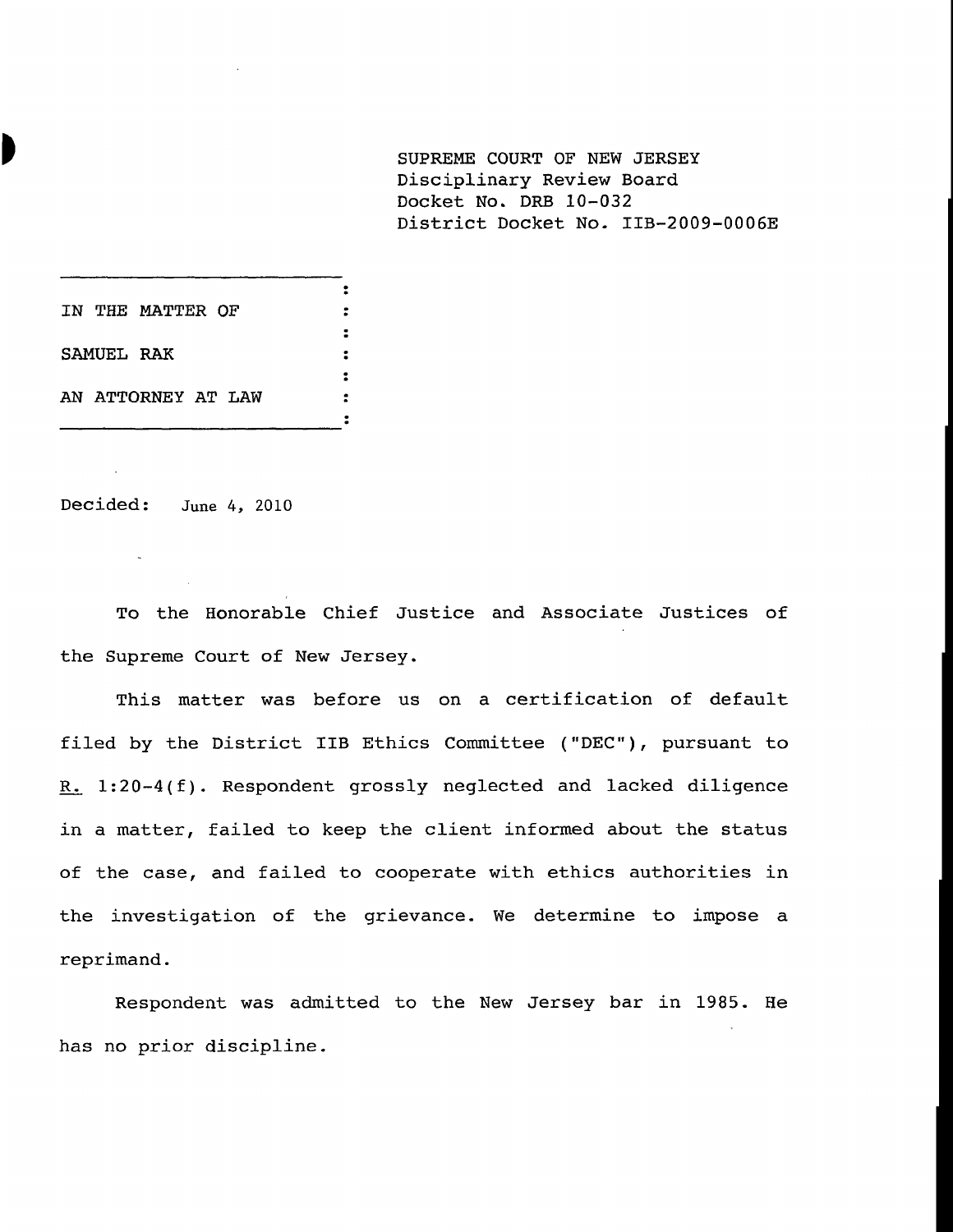Service of process was proper in this matter. On December 4, 2009, the DEC sent a copy of the complaint, by both certified and regular mail, to respondent's office address, 135 Fort Lee Road, Leonia, New Jersey 07605.

According to the certification of service, the certified mail card was returned indicating delivery on December 4, 2009, bearing an illegible signature. The regular mail was not returned.

On December 29, 2009, the DEC sent respondent a "five-day" letter notifying him that, unless he filed an answer to the complaint within five days of the date of the letter, the matter would be certified directly to us pursuant to R. 1:20-4(f). The letter was sent by regular mail to respondent's office address, 135 Fort Lee Road, Leonia, New Jersey 07605. The certification is silent about the delivery status of the letter.

Respondent did not file an answer to the complaint.

The complaint charged respondent with violating RPC  $1.1$ , presumably (a) (gross neglect), RPC 1.3 (lack of diligence), RPC 1.4, presumably (b) (failure to adequately communicate with the client and to reply to requests for information), and  $R_+$  1:20-3 (q) (3) and (4), more appropriately RPC 8.1(b) (failure to cooperate with ethics authorities).

 $\overline{2}$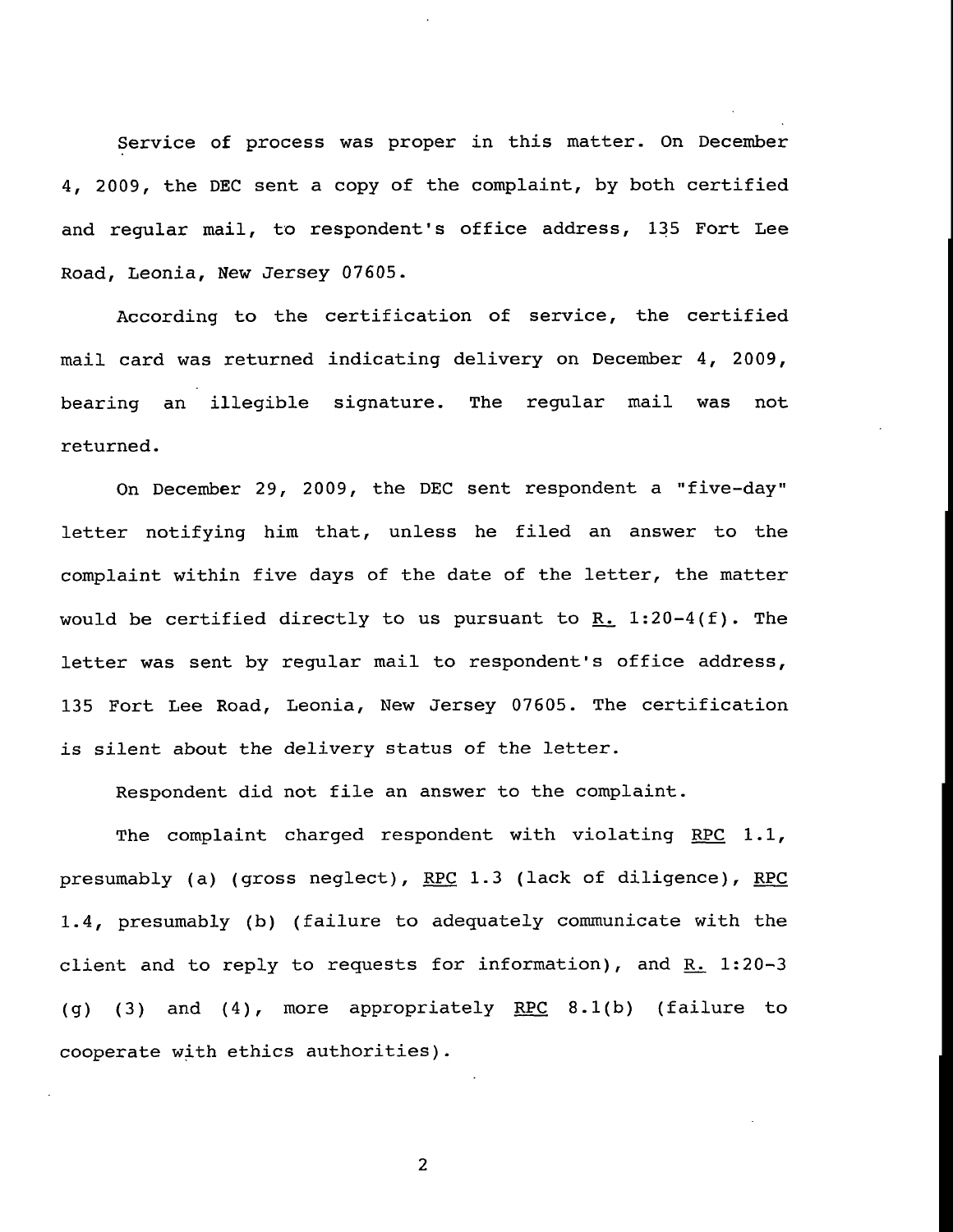In October 2007, M. Nasseripour retained respondent to represent him regarding a bankruptcy matter. On November 12, 2007, Nasseripour paid respondent \$1,350 for the representation. Respondent "cashed" Nasseripour's check the following day. However, it took respondent nine months (August ii, 2008) to file the bankruptcy "claim."<sup>1</sup>

Nasseripour asked respondent several times for information about the status of his case. According to the complaint, sometimes respondent took the calls, but "screamed" at Nasseripour and "hung up" on him. On other occasions, respondent was "unavailable." The complaint does not indicate when those calls were placed.

On January 15, 2009, Nasseripour called the bankruptcy court and learned for the first time that his case had been dismissed. Further calls to respondent about the dismissal "yielded no results."

Nasseripour advised ethics authorities that respondent had "told him that he had 'taken care of everything' and had assured Nasseripour that the case was approved," after which Nasseripour waited three weeks, "but it had not been done." Nasseripour then filed a pro se motion to reopen the bankruptcy case. The

3

 $1$  Although not entirely clear, the complaint suggests that the "claim'~ is actually a reference to a corporate bankruptcy petition.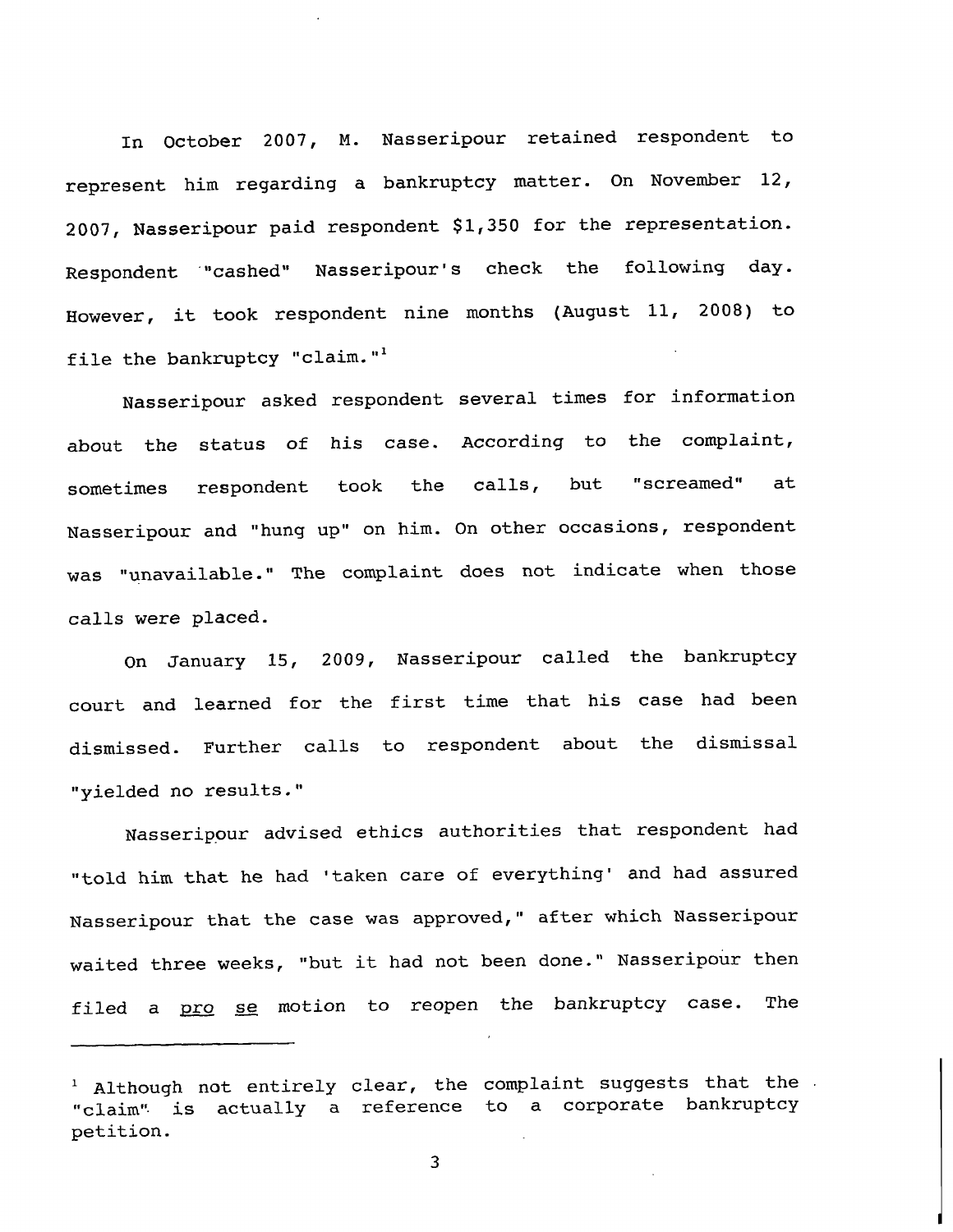complaint does not indicate whether respondent's statement that he had "taken care of everything" was made before or after the dismissal. The misrepresenting complaint does not charge respondent with the status of the case to Nasseripour.

On March 17, 2009, the bankruptcy court held a hearing on the reopened bankruptcy case. Respondent appeared at the hearing.<sup>2</sup> According to the complaint, the court ordered respondent to "file all appropriate paperwork to complete the case, which is believed to be a corporate resolution authorizing the bankruptcy" filing. Still according to the complaint, when amending the pleadings after the hearing, respondent filed the wrong papers  $-$  the corporation's 2007 dissolution papers  $$ instead of the requisite corporate resolution.

Meanwhile, on March 13, 2009, the DEC investigator sent respondent a copy of the grievance and requested a reply to it. Hearing nothing, on April 17, 2009, the investigator called respondent. Respondent acknowledged receiving the grievance and failing to reply to it. He blamed a former employee for a "ministerial" error that prompted the grievance and promised the investigator that he would send a reply, with supporting

<sup>2</sup> Although not reflected in the complaint, it is likely that the bankruptcy court ordered respondent's appearance at the hearing.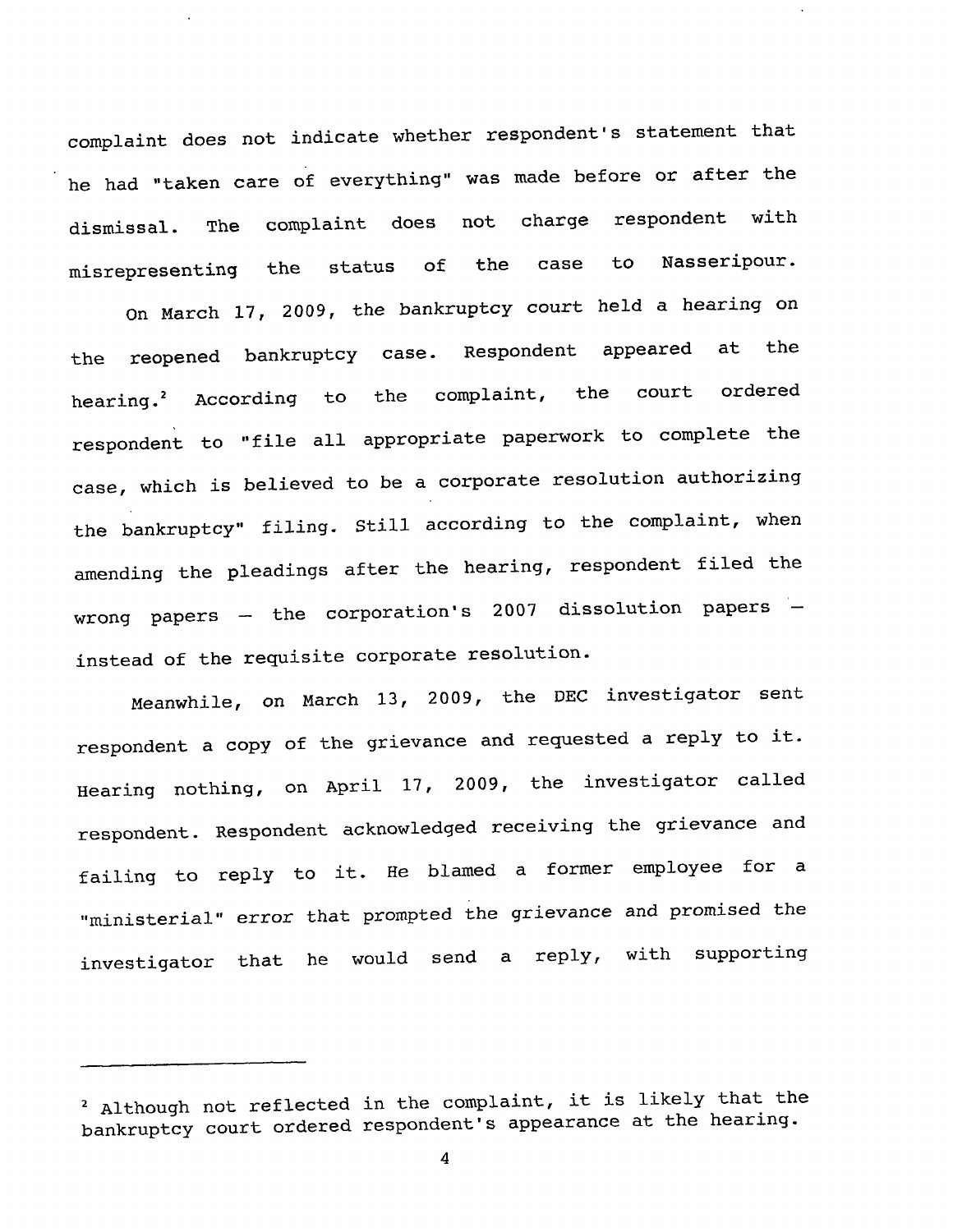documentation, within a week. The investigator never received a reply to the grievance.

The facts recited in the complaint support the charges of unethical conduct. Respondent's failure to file an answer is deemed an admission that the allegations of the complaint are true and that they provide a sufficient basis for the imposition of discipline.  $R. 1:20-4(f)(1)$ .

Respondent was retained, in November 2007, to represent Nasseripour with regard to a corporate bankruptcy. It appears that, almost a year later, respondent filed something referred to as a claim, but more than likely a bankruptcy petition for Nasseripour°s company.

When, in January 2009, Nasseripour learned on his own that his case had been dismissed, he tried to reach respondent for three weeks. Unsuccessful in his attempts to spur respondent to action, Nasseripour reopened the bankruptcy pro se. At the bankruptcy hearing that followed, respondent appeared and was ordered to file additional documents to complete the case. Respondent then filed the wrong documents with the court. There is no evidence that he ever took corrective action for that final mistake. We find respondent guilty of gross neglect and

5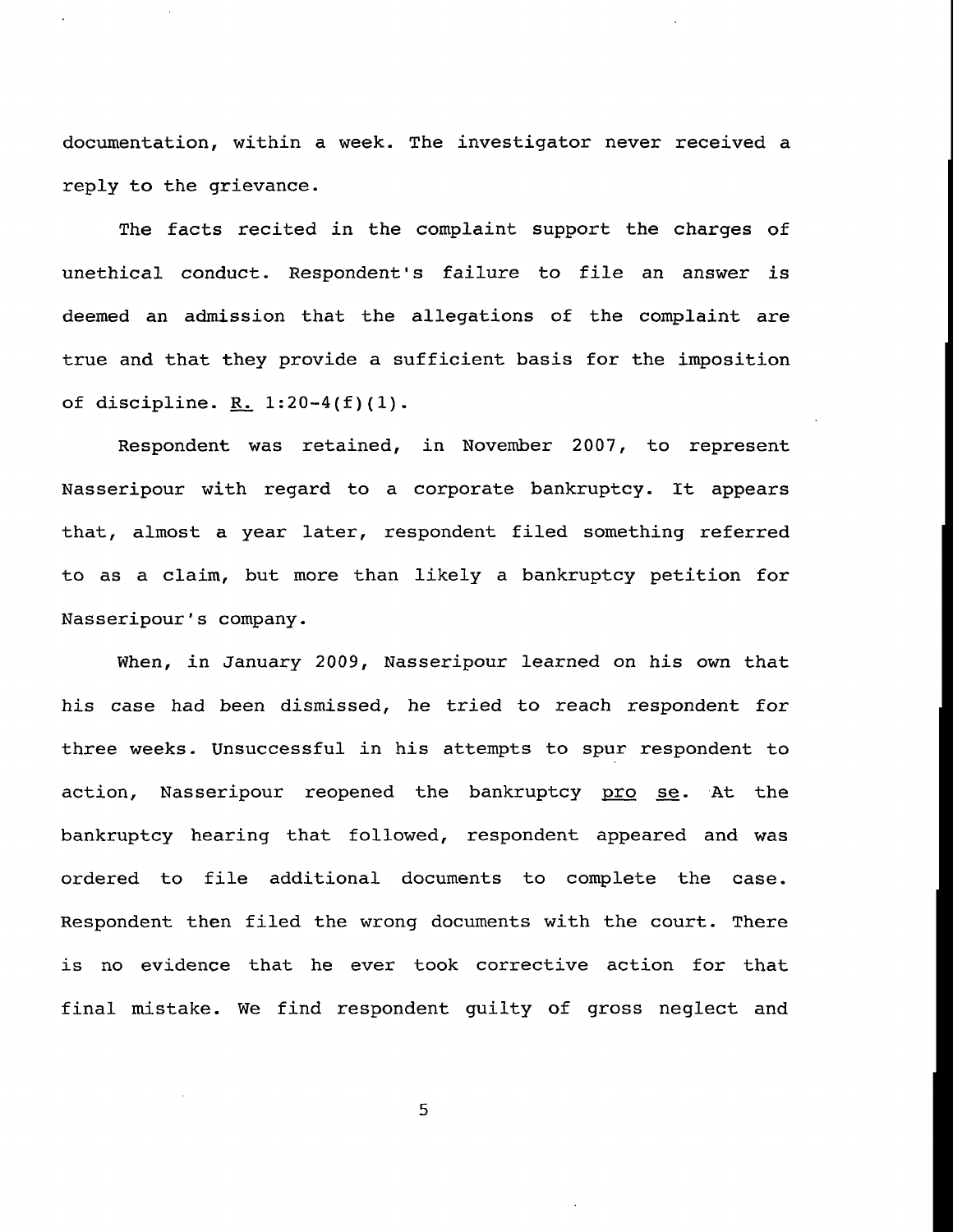lack of diligence, violations of RPC 1.1(a) and RPC 1.3, respectively.

Respondent also failed to communicate to his client important aspects of the case, including its dismissal. He also failed to answer his client's calls for three weeks, immediately following Nasseripour's discovery of the dismissal, prompting Nasseripour to file a motion pro se to reopen the case. In so doing, respondent violated RPC 1.4(b).

So,. too, respondent failed to cooperate with the DEC investigation of the Nasseripour grievance, ignoring the DEC investigator's request for a written reply, even after having orally promised the investigator that he would do so. In this regard, respondent violated RPC 8.1(b).

In summary, respondent is guilty of violating RPC 1.1(a), RPC 1.3, RPC 1.4(b), and RPC 8.1(b).

Generally, in default matters, a reprimand is imposed for gross neglect and failure to cooperate with disciplinary authorities, even if this conduct is accompanied by other, nonserious ethics infractions. See, e.g., In re Swidler, 192 N.J. 80 (2007) (in a default matter, attorney grossly neglected one matter and failed to cooperate with the investigation of an ethics grievance); In re Van de Castle, 180 N.J. 117 (2004)

6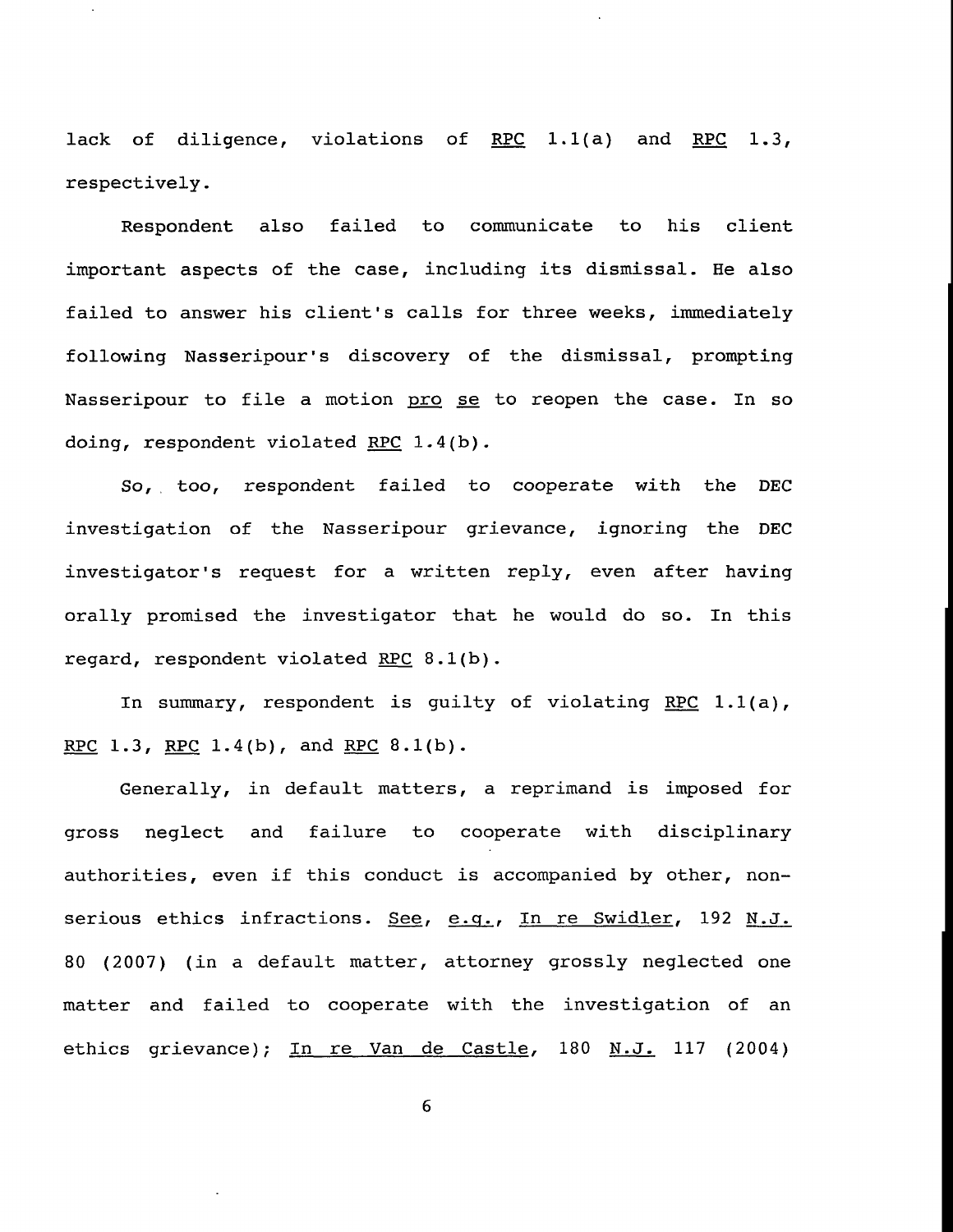(attorney grossly neglected an estate matter, failed to cooperate with disciplinary authorities, and failed to communicate with the client); In re Goodman, 165 N.J. 567 (2000) (attorney failed to cooperate with disciplinary authorities and grossly neglected a personal injury case for seven years by failing to file a complaint or to otherwise prosecute the client's claim; the attorney also failed to keep the client apprised of the status of the matter; prior private reprimand (now an admonition)); and In re Lampidis, 153 N.J. 367 (attorney failed to pursue discovery in a personal injury lawsuit or to otherwise protect his client's interests and failed to comply with the ethics investigator's requests for information about the grievance; the attorney also failed to communicate with the client).

There were no aggravating or mitigating factors for our consideration, other than the default nature of the proceeding, which was factored into the cited cases. For respondent's gross neglect, lack of diligence, failure to communicate with the client, and failure to cooperate with the ethics investigation, we determine that a reprimand is appropriate.

Member Wissinger did not participate.

 $\overline{7}$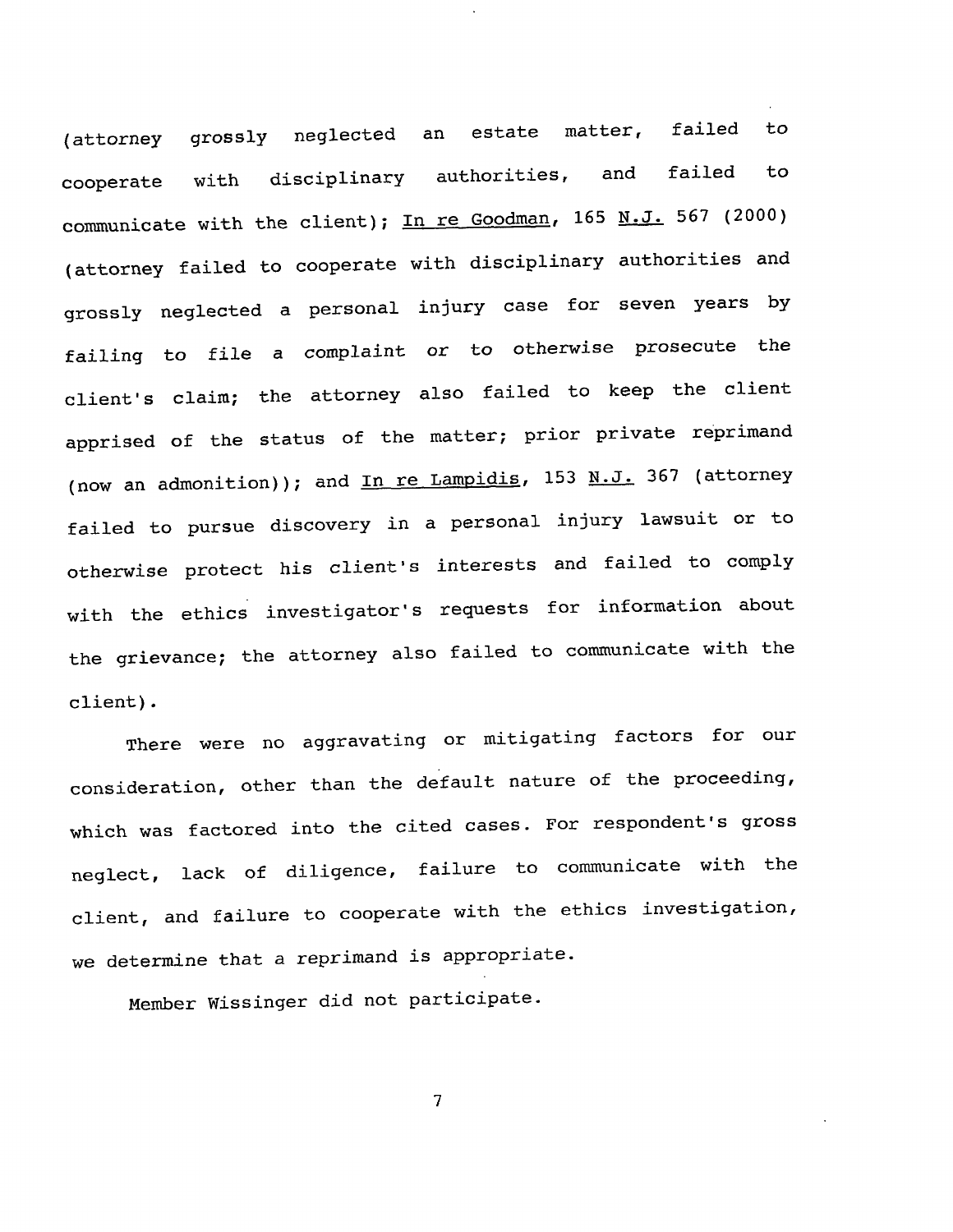We further determine to require respondent to reimburse the Disciplinary Oversight Committee for administrative costs and actual expenses incurred in the prosecution of this matter, as provided in  $R$ . 1:20-17.

> Disciplinary Review Board Louis Pashman, Chair

dubre Julianne L. Od  $By:$